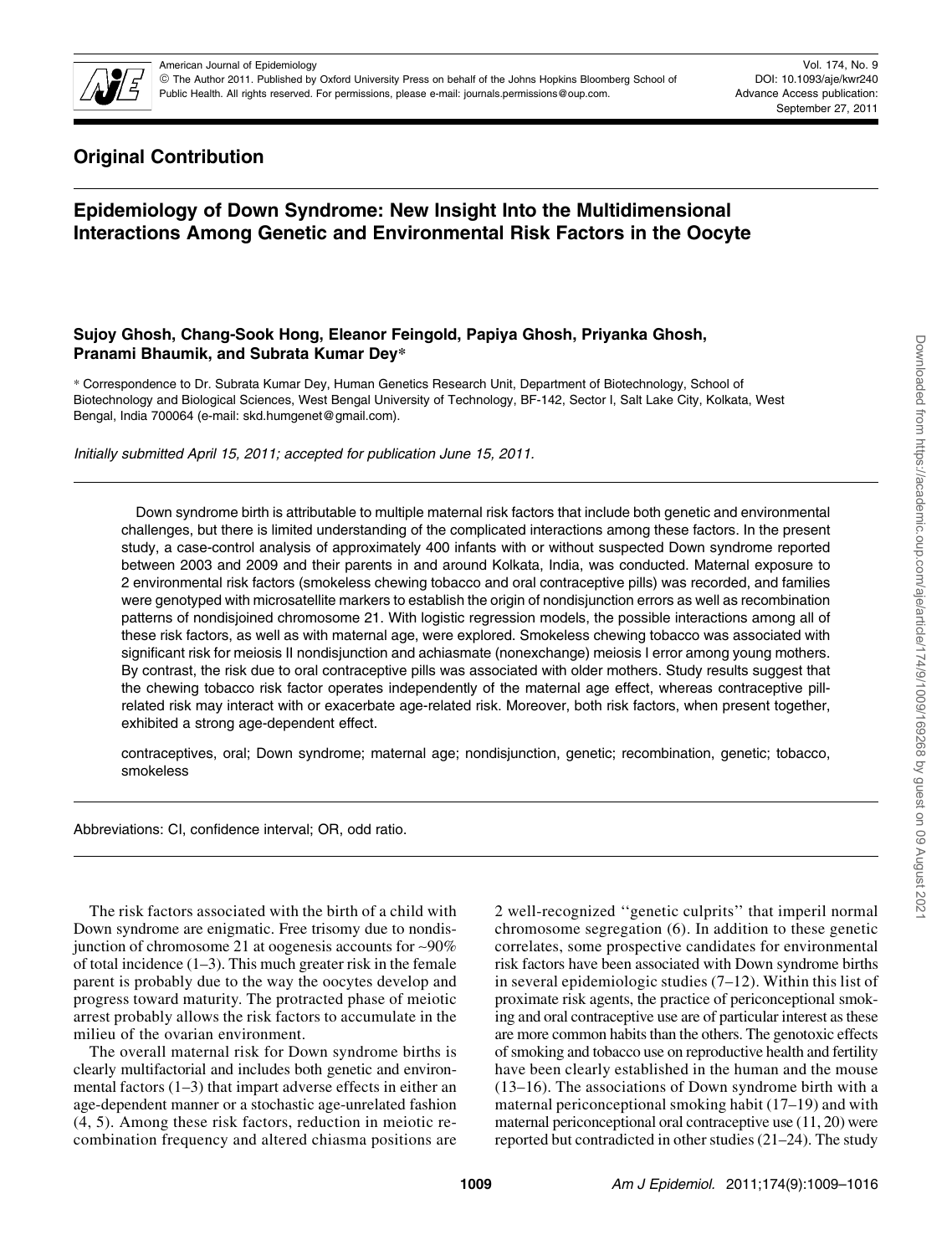of Yang et al. (10) inferred that the habit of periconceptional smoking is associated with meiosis II nondisjunction among women aged <35 years and, when modeled together with oral contraceptive use, the risk of periconceptional smoking increases with age. That study, however, did not suggest any interactions between oral contraceptive use and the genetic risk factors like stage of nondisjunction and pattern of recombination.

In the present study, we attempt for the first time to create and test joint models of how recombination, environmental exposures, and maternal age interact to predict Down syndrome risk. Our study is a case-control analysis of Down syndrome birth in the region surrounding Kolkata (formerly known as Calcutta), India. The epidemiology of risk exposure in this cohort is somewhat different from that seen in previous reports. Specifically, in this Indian Down syndrome cohort, the women are usually unlikely to be smokers; rather, they usually use smokeless chewing tobacco, a crude form of chopped tobacco leaves, from the very early days of their adolescence. In addition, a considerable number of women in this culture start irregular oral contraceptive use without physician consultation immediately after commencement of their sexual activity and continue this practice irregularly even after they conceive. Because of the heavy exposure to these 2 important environmental risk factors, we believe that this population is an excellent one in which to study the important question of risk factor interaction.

## MATERIALS AND METHODS

The study was conducted following the principles outlined in the Declaration of Helsinki. The experiments and analyses were reviewed and approved by the institutional ethics committee.

### Trisomic sample

Families with an infant with suspected Down syndrome were referred to our laboratory randomly after initial phenotypic screening by a birth defect surveillance group consisting of pediatricians. These families were reported between the years 2003 and 2009 and, from those, we selected 183 families as eligible to participate in the study. Eligibility criteria included the following: availability of a complete set of DNA samples from the father, mother, and Down syndrome infant; free trisomy 21 and liveborn Down syndrome as determined by classical karyotyping at our laboratory; and completion of a lifestyle questionnaire that included information on periconceptional smokeless chewing tobacco and oral contraceptive use. Interviews of mothers were conducted very privately, in person, after all consents were obtained. A preprinted, extensive set of questions was used for each family to collect detailed family history, information about lifestyle, birth control preference, and other relevant epidemiologic details. The confidentiality of all information was maintained very carefully at our laboratory. Almost all risk-positive women remained exposed to smokeless chewing tobacco and/or oral contraceptives until 10–15 weeks after they conceived, and their mothers (grandmothers) were also smokeless chewing tobacco positive. The participating cohort sample consisted

## Normally disjoining samples

We recruited 195 families as controls, each having a healthy (euploid) infant as determined by classical karyotyping at our laboratory. The controls were identified and selected randomly from healthy newborns without any birth defect from the enrolled patient databases and birth registers of the hospitals that provided the cases. We chose those hospitals for control selection to ensure maximum possible similarity in demographic distribution of the cases and controls. Care was also taken in control selection to maintain maximum similarity in ethnicity, language, religions, maternal age, and socioeconomic status between cases and controls (Table 1). Controls were also chosen to be approximately age matched with cases. The minimum requirement for enrollment of a control family was the completion of the maternal questionnaire and availability of at least maternal and child DNA samples.

## Laboratory methods

Each participating family was genotyped with a battery of 11 highly polymorphic short tandem repeat markers spanning from the pericentromeric region to the telomere of 21q. The order of markers was centromere-D21S369, D21S215, D21S258, D21S120, D21S1432, D21S11, D21S1437, D21S210, D21S1270, D21S167, D21S1412, D21S2055, D21S1260, D21S1411, D21S1446-qter. The maternal origin of nondisjunction was determined by establishing the contribution of maternal alleles to the Down syndrome child. The first 4 markers are used to determine the stage of meiotic origin of nondisjunction, that is, meiosis I and meiosis II error. We inferred a meiosis I error when the parental heterozygosity of these markers was retained in the trisomic child (i.e., the marker was ''nonreduced'') and meiosis II error when parental heterozygosity was ''reduced'' to homozygosity. There is evidence (2) suggesting that some proportion of so-called meiosis II errors actually originate at meiosis I. Despite this fact, we took the conventional approach and treated apparent ''meiosis I'' and ''meiosis II'' errors separately in many of our analyses. The determination of meiosis I or meiosis II was done while blinded to the risk exposure of cases.

Recombination in our case families was scored by using standard methods for trisomic data (25). This recombination scoring is possible even though only one child is genotyped, because the trisomic child has 2 copies of chromosome 21 and thus is essentially a self-contained sibling pair for that chromosome. Because conventional recombination scoring requires either grandparents or at least 2 siblings, we were not able to estimate recombination in our controls. Thus, recombination was considered only in the case-only phase of our analysis (refer to text below). Briefly, the recombination event was scored as a transition of 2 successive markers from nonreduction to reduction or vice versa in the ordered panel of makers along the 21q. We scored recombination frequency in interval-wise fashion. For example, the interval between the last centromeric marker D21S120 and the next marker D21S1432 was designated as interval 1, between D21S1432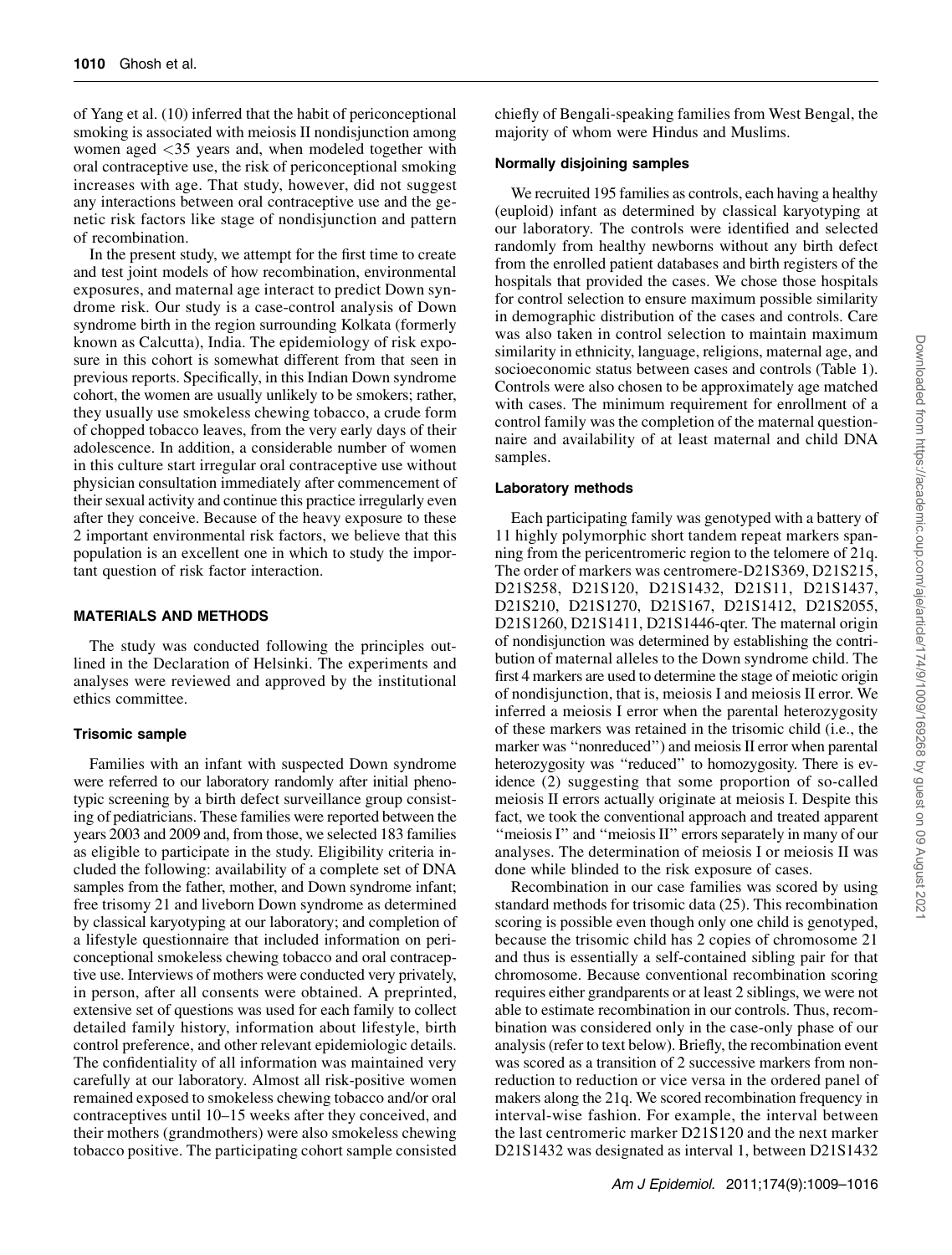| <b>Particulars</b>                      |     | Cases        | <b>Controls</b> |              |  |  |
|-----------------------------------------|-----|--------------|-----------------|--------------|--|--|
|                                         | No. | Mean (SD)    | No.             | Mean (SD)    |  |  |
| Sample size                             | 183 |              | 195             |              |  |  |
| Maternal age                            |     |              |                 |              |  |  |
| Group distribution                      |     |              |                 |              |  |  |
| Young $(<$ 28 years)                    | 76  |              | 59              |              |  |  |
| Middle (29-34 years)                    | 59  |              | 72              |              |  |  |
| Old $(≥35 \text{ years})$               | 48  |              | 64              |              |  |  |
| Mean age by group, years                |     |              |                 |              |  |  |
| Young (<28 years)                       |     | 22.76 (3.55) |                 | 22.93 (3.27) |  |  |
| Middle (29-34 years)                    |     | 31.30 (1.63) |                 | 31.51 (1.77) |  |  |
| Old ( $\geq$ 35 years)                  |     | 37.91 (2.49) |                 | 38.39 (2.17) |  |  |
| Locality                                |     |              |                 |              |  |  |
| Kolkata metropolitan area               | 105 |              | 110             |              |  |  |
| Suburbs                                 | 71  |              | 79              |              |  |  |
| Rural                                   | 7   |              | 6               |              |  |  |
| Religions                               |     |              |                 |              |  |  |
| Hinduism                                | 146 |              | 152             |              |  |  |
| Islam                                   | 32  |              | 37              |              |  |  |
| <b>Others</b>                           | 5   |              | 6               |              |  |  |
| Socioeconomic status <sup>a</sup>       |     |              |                 |              |  |  |
| High income $(>20,000$ rupees)          | 22  |              | 25              |              |  |  |
| Middle income $($ >5,000-19,999 rupees) | 95  |              | 110             |              |  |  |
| Low income $(<5,000$ rupees)            | 66  |              | 60              |              |  |  |

Table 1. Demographic Particulars of Study Participants, Kolkata and Adjoining Area, India, 2003–2009

Abbreviation: SD, standard deviation.

 $^{\text{a}}$  One Indian rupee  $=$  ~0.02 US dollar.

and D21S11 as interval 2, and so on. In the cases in which a recombination could not be assigned to a specific interval because of uninformative markers, the position was scored at the midpoint of the 2 intervals; for example, a recombination localized to interval 1 or 2 would be scored as 1.5. Genotyping was also done for controls with the same set of markers to eliminate cryptic mosaicism.

# Statistical methods

All the cases with maternal origin whose meiotic stage of nondisjunction was determined unambiguously were recruited for further analyses. For most analyses, the participating case mothers were divided into 3 groups on the basis of the age of the mother at the time of conception following our previous definition (5):  $\leq$ 28 years or "younger," 29–34 years or "middle," and  $\geq$ 35 years or "older." For all the analyses, the maternal age of conception was considered as proxy for oocyte age, as direct estimation of the latter was beyond the scope of the present study. In our primary analyses, we used logistic regression models implemented in the software package STATA (StataCorp LP, College Station, Texas) to study a variety of questions about risk factors (smokeless chewing tobacco and oral contraceptives) and their interaction with

maternal age. We used this approach to address 4 principal questions as mentioned in the Results.

# RESULTS

We designed all the analyses to address 4 principal questions: 1) Does any difference exist in oral contraceptive or smokeless chewing tobacco use between cases and controls, and does this depend on maternal age? 2) Among cases, is there any difference between meiosis I and meiosis II in oral contraceptive or smokeless chewing tobacco use, and does this depend on maternal age? 3) Considering meiosis I and meiosis II cases separately, is there any relation between oral contraceptive and smokeless chewing tobacco use and the amount of meiotic recombination? 4) Again considering meiosis I and meiosis II cases separately, is there any relation between oral contraceptive and smokeless chewing tobacco use and the location of meiotic recombination? Note that, because our controls were chosen to approximately match the ages of cases, our case-control comparison does not test questions about maternal age per se as a risk factor, only its interaction with smokeless chewing tobacco and oral contraceptive use.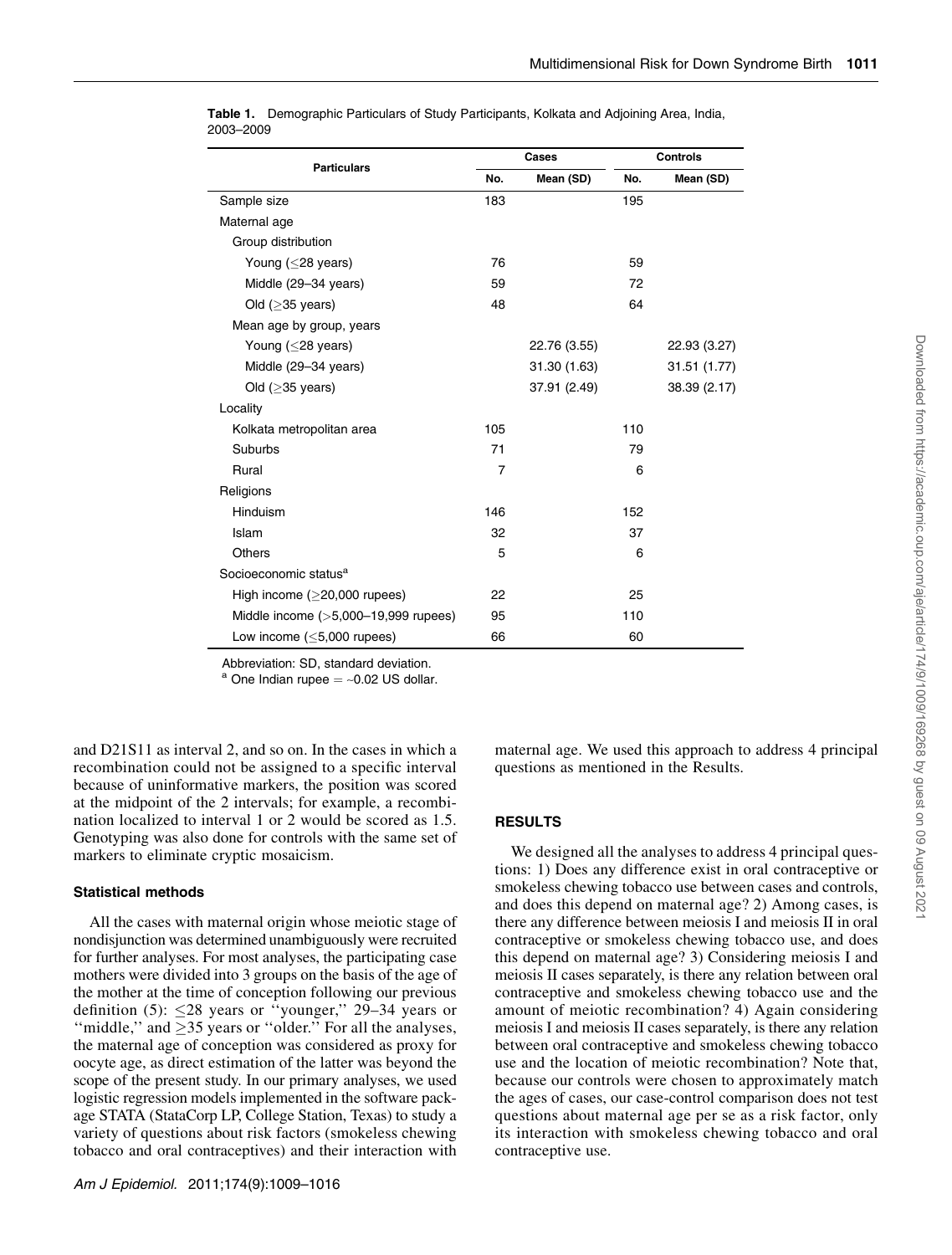The interpretation of these models is quite complex, because so many potentially interacting risk factors are involved. However, one outcome of particular interest is when 2 given risk factors are either negatively or positively correlated with each other. Negatively correlated risk factors (within a group of individuals who all have a particular condition) suggest that the 2 risk factors are independent causes of the condition, so that affected individuals tend to have either one risk factor or the other (as long as the risk factors are uncorrelated in controls). By contrast, positive correlation suggests either a casual relation between the factors or a biologic interaction in which the risk factors augment each other's effect (again assuming independence between the factors in controls). We have previously discussed this general principle in the context of Down syndrome (4, 5), pointing out that a factor should be considered maternal age dependent when its prevalence in the population increases gradually with advancing maternal age. This principle is also well-recognized in the general epidemiologic literature (26). In contrast, when the prevalence of a risk factor is highest among young mothers and diminishes with age, the factor should be recognized as maternal age independent.

#### Model 1: cases versus controls

The cases and controls who participated in the study were very demographically comparable (Table 1). Because our cases and controls were group matched on age, we fit separate logistic regression models in each age group to predict the odds of Down syndrome birth as a function of smokeless chewing tobacco and oral contraceptive use. These analyses showed both smokeless chewing tobacco and oral contraceptive use to be risk factors for Down syndrome birth. Moreover, both risk factors showed striking, but different, interactions with maternal age (Web Table 1, the first of 4 supplementary tables posted on the *Journal's* Web site (http://aje.oupjournals. org/)). In older mothers, oral contraceptive use increased the odds of Down syndrome birth by a factor of approximately 5 (odd ratio  $(OR) = 5.53$ , 95% confidence interval  $(CI)$ : 2.30, 13.27). In the middle age group, oral contraceptive use increased risk by a smaller amount ( $OR = 2.50, 95\%$  CI: 1.10, 5.71), and in the young age group, oral contraceptive use had no detectable effect on risk (OR  $= 0.86, 95\%$  CI: 0.33, 2.24). The pattern for smokeless chewing tobacco use was the opposite, with no statistically significant effect in older mothers ( $OR = 2.10, 95\%$  CI: 0.92, 4.80) or in the middle age group (OR = 1.24, 95% CI: 0.61, 2.52) but a large effect in the younger mothers ( $OR = 4.17, 95\%$  CI: 2.01, 8.64). In a joint model across age groups, the  $P$  value for interaction between age and smokeless chewing tobacco use was 0.074 and between age and oral contraceptive use was 0.023.

#### Model 2: meiosis I versus meiosis II

Our second model was a case-only analysis to look at whether smokeless chewing tobacco and oral contraceptive use affect the relative risk of meiosis I and meiosis II errors. The rationale for this case-only analysis is 3 fold. First, unlike the case-control analysis above, this can be viewed as a prospective analysis, because meiosis I/meiosis II status was not

determined until after subjects were enrolled in the study. Thus, any risk factors that show different effects on meiosis I and meiosis II nondisjunction are strongly implicated without fear of any selection bias contaminating the results. Second, it is clearly established that meiosis I and meiosis II nondisjunctions are biologically different phenomena, with different recombination and maternal age risk factors, and thus it is of interest to analyze their other risk factors separately. Finally, because our study design did not allow recombination to be calculated for controls, interactions between other factors and recombination can be considered only in this case-only analysis.

Consistent with previous studies (4, 5), this study model showed a maternal age effect ( $P = 0.06$ ), with older mothers more likely to be meiosis II cases. Once this maternal age effect is accounted for, we did not observe any statistically significant effect of oral contraceptive use on the relative likelihood of meiosis I versus meiosis II. We did, however, observe a pattern of oral contraceptive exposure in both meiosis I and meiosis II categories (Web Table 2), with a gradual increase in the proportion of oral contraceptive users with age (with frequencies of risk-positive cases of 0.15, 0.33, and 0.5 for young, middle, and old users, respectively, for meiosis I and of 0.29, 0.35, and 0.67, respectively, for young, middle, and old users for meiosis II) (Table 2). This is in contrast with controls, for whom oral contraceptive use was absolutely constant with age. This observation suggests that oral contraceptive use probably imparts an age-dependent risk of nondisjunction. An interesting interaction between smokeless chewing tobacco use and maternal age was evident. Smokeless chewing tobacco use had a borderline significant association with meiosis II (vs. meiosis I) ( $P = 0.08$ ), and this association was strongest in the young age group ( $P = 0.006$ ) for age  $\times$  smokeless chewing tobacco interaction). There is a gradual decrease in the proportion of smokeless chewing tobacco user meiosis II women with advancing age (with frequencies of risk-positive cases of 0.93, 0.64, and 0.5, respectively, for young, middle, and old users) (Table 2). Controls showed a constant frequency of about 0.04 in all age groups. This observation fits well with a model in which age and smokeless chewing tobacco use are independent risk factors for meiosis I and meiosis II nondisjunction.

#### Model 3: recombination in the meiosis I group

In models 3 and 4, we asked how smokeless chewing tobacco and oral contraceptive use relate to the previously established recombination risk factors for Down syndrome. For meiosis I nondisjunction, absence of recombination and telomeric single chiasma have been established as risk factors (4–6) and, for meiosis II nondisjunction, pericentromeric recombination has been established as a risk factor (4, 5). Model 3 used a binary outcome of presence or absence of observed recombination in meiosis I mothers only and tested whether this outcome was predicted by age, smokeless chewing tobacco use, or oral contraceptive use. We observe a greater likelihood of recombination among oral contraceptive users ( $P = 0.01$ ). This suggests a model in which oral contraceptive use and lack of recombination are independent risk factors for meiosis I nondisjunction, if one assumes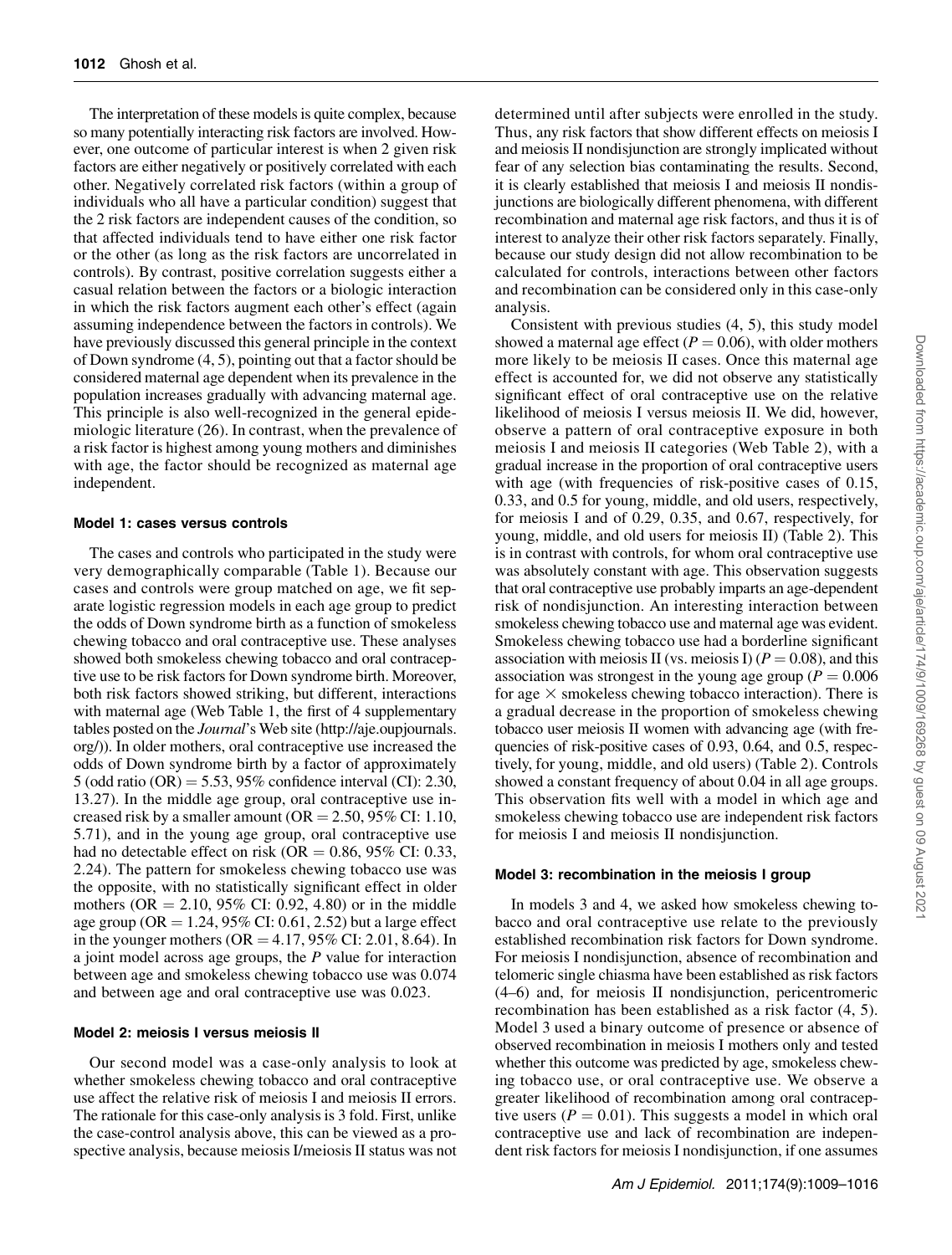|                                |                     | <b>Meiotic I Nondisjunction</b>               |                     | <b>Meiotic II Nondisjunction</b>              | <b>Controls</b>     |                                               |  |
|--------------------------------|---------------------|-----------------------------------------------|---------------------|-----------------------------------------------|---------------------|-----------------------------------------------|--|
|                                | Sample<br>Size, no. | Frequency of<br><b>Risk-positive</b><br>Cases | Sample<br>Size, no. | Frequency of<br><b>Risk-positive</b><br>Cases | Sample<br>Size, no. | Frequency of<br><b>Risk-positive</b><br>Cases |  |
| Smokeless chewing tobacco user |                     |                                               |                     |                                               |                     |                                               |  |
| Young $(<$ 28 years)           | 62                  | 0.67                                          | 14                  | 0.93                                          | 59                  | 0.37                                          |  |
| Middle (29-34 years)           | 45                  | 0.42                                          | 14                  | 0.64                                          | 72                  | 0.4                                           |  |
| Old $($ >35 years)             | 36                  | 0.63                                          | 12                  | 0.5                                           | 64                  | 0.4                                           |  |
| Oral contraceptive user        |                     |                                               |                     |                                               |                     |                                               |  |
| Young $(<$ 28 years)           | 62                  | 0.15                                          | 14                  | 0.29                                          | 59                  | 0.17                                          |  |
| Middle (29-34 years)           | 45                  | 0.33                                          | 14                  | 0.35                                          | 72                  | 0.17                                          |  |
| Old $($ >35 years)             | 36                  | 0.5                                           | 12                  | 0.67                                          | 64                  | 0.17                                          |  |

Table 2. Proportions of Smokeless Chewing Tobacco and Oral Contraceptive Users in Control and Meiotic Outcome Groups as a Function of Maternal Age Categories, Kolkata and Adjoining Area, India, 2003–2009

that oral contraceptive use and recombination are uncorrelated in the control population. We were not able to test that assumption in our data because we do not have recombination data for controls, but we are not aware of any literature suggesting such an association. We did not observe any interaction between oral contraceptive use and maternal age in this model (Web Table 3).

Smokeless chewing tobacco use showed an extremely strong effect in this model. Overall, smokeless chewing tobacco use was associated with lack of recombination  $(P = 0.007)$  among meiosis I mothers, but this effect was limited to younger and middle-aged mothers ( $P = 0.009$  for interaction) (Table 3). About 60% of younger and 36% of middle-aged women in the meiosis I group exhibited achiasmate meioses at oogenesis.

# Model 4: chiasma position within meiosis I and meiosis II groups

Model 4 used the location of single recombinants as the outcome variable in meiosis I and meiosis II mothers separately. In meiosis I mothers, neither age nor smokeless chewing tobacco use nor oral contraceptive use was a statistically significant predictor of the location of recombination (Tables 4 and 5). In meiosis II mothers, older age was highly significantly associated with pericentromeric recombination  $(P < 0.001)$ , as has been established in previous studies (4, 5), but neither smokeless chewing tobacco use nor oral contraceptive use was a statistically significant predictor (Web Table 4).

## Model 5: interaction between maternal age and combined exposure to smokeless chewing tobacco and oral contraceptives

Finally, we observed an increase in the proportions of women who were exposed to both smokeless chewing tobacco and oral contraceptives with increasing age in each meiotic outcome group (with frequencies of risk-positive cases of 0.11, 0.18, and 0.33, respectively, for young, middle, and old users for meiosis I and of 0.21, 0.29, and 0.5, respectively, for young, middle, and old users for meiosis II). We fit a model with combined smokeless chewing tobacco and oral contraceptive exposures as the outcome variable and maternal age group as the predictor, which showed a statistically significant increase in this combined exposure with

Table 3. Proportion of Observed Recombination Among Different Maternal Age Groups in Interaction With Smokeless Chewing Tobacco and Oral Contraceptive Use, Kolkata and Adjoining Area, India, 2003–2009

|                                                         | Sample<br>Size, no. | <b>Observed No. of Recombination Events</b> |                                        |                       |       |                                        |                       |        |                                               |                       |  |  |
|---------------------------------------------------------|---------------------|---------------------------------------------|----------------------------------------|-----------------------|-------|----------------------------------------|-----------------------|--------|-----------------------------------------------|-----------------------|--|--|
| <b>Type of Nondisjunction</b><br>and Maternal Age Group |                     |                                             | 0                                      |                       |       |                                        |                       | $\geq$ |                                               |                       |  |  |
|                                                         |                     | Total                                       | <b>Smokeless</b><br>Chewing<br>Tobacco | Oral<br>Contraceptive | Total | <b>Smokeless</b><br>Chewing<br>Tobacco | Oral<br>Contraceptive | Total  | <b>Smokeless</b><br>Chewing<br><b>Tobacco</b> | Oral<br>Contraceptive |  |  |
| Meiotic I nondisjunction                                |                     |                                             |                                        |                       |       |                                        |                       |        |                                               |                       |  |  |
| Young $(<$ 28 years)                                    | 62                  | 0.81                                        | 0.6                                    | 0.08                  | 0.16  | 0.05                                   | 0.03                  | 0.03   | 0.01                                          | 0.03                  |  |  |
| Middle (29-34 years)                                    | 45                  | 0.69                                        | 0.36                                   | 0.18                  | 0.24  | 0.04                                   | 0.1                   | 0.07   | 0.02                                          | 0.04                  |  |  |
| Old $($ >35 years)                                      | 36                  | 0.42                                        | 0.22                                   | 0.19                  | 0.31  | 0.22                                   | 0.14                  | 0.28   | 0.19                                          | 0.17                  |  |  |
| Meiotic II nondisjunction                               |                     |                                             |                                        |                       |       |                                        |                       |        |                                               |                       |  |  |
| Young $(<$ 28 years)                                    | 14                  | <b>NA</b>                                   |                                        |                       | 0.64  | 0.64                                   | 0.14                  | 0.36   | 0.29                                          | 0.14                  |  |  |
| Middle (29-34 years)                                    | 14                  | <b>NA</b>                                   |                                        |                       | 0.71  | 0.43                                   | 0.21                  | 0.29   | 0.21                                          | 0.14                  |  |  |
| Old $($ >35 years)                                      | 12                  | <b>NA</b>                                   |                                        |                       | 0.83  | 0.42                                   | 0.5                   | 0.17   | 0.08                                          | 0.17                  |  |  |

Abbreviation: NA, not applicable.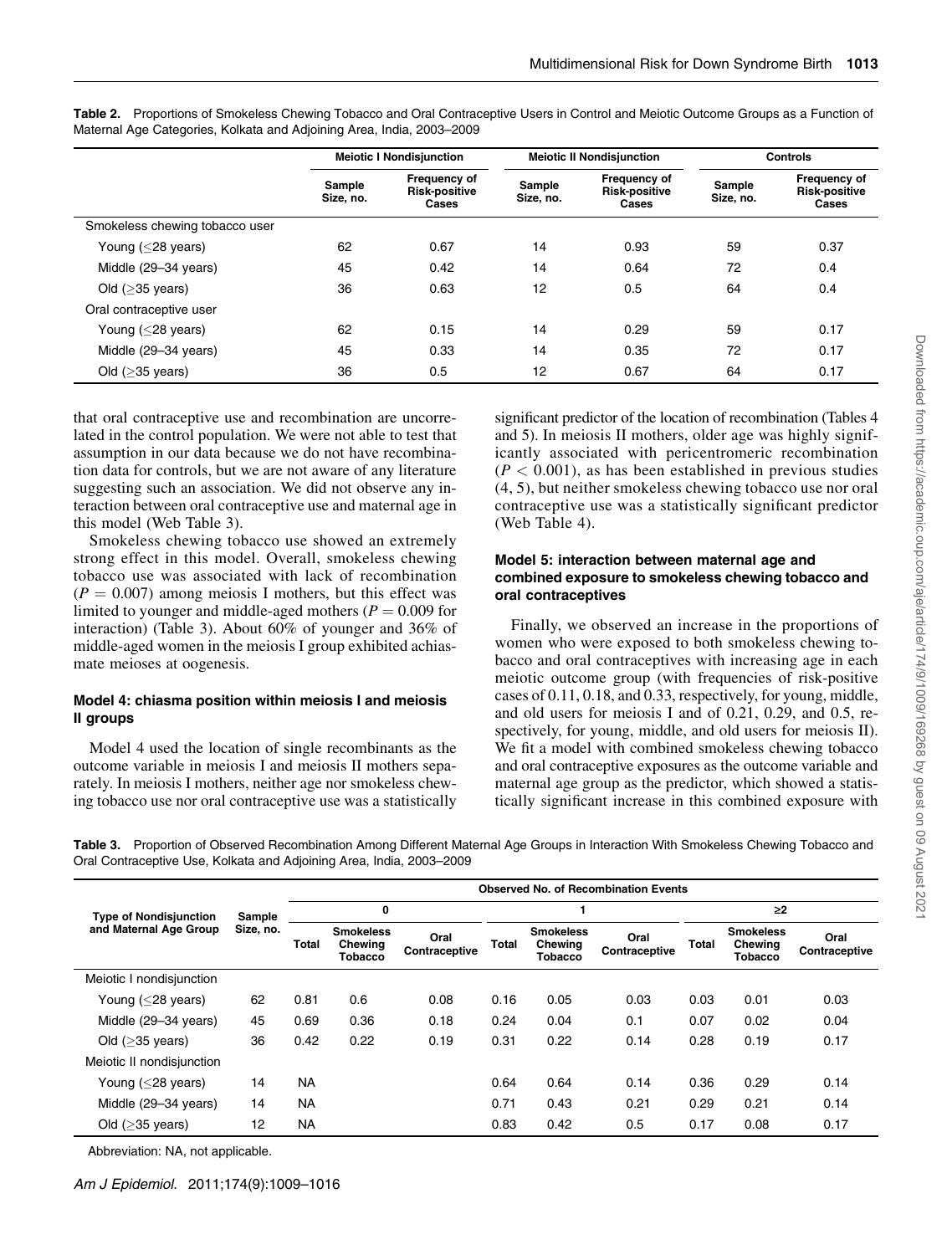| <b>Marker Intervals</b><br>(Centromere<br>to Telomere) | Meiotic I Nondisjunction Group <sup>a</sup> |                |               |                |             |                |             | Meiotic II Nondisjunction Group <sup>a</sup> |               |                |             |                |  |  |
|--------------------------------------------------------|---------------------------------------------|----------------|---------------|----------------|-------------|----------------|-------------|----------------------------------------------|---------------|----------------|-------------|----------------|--|--|
|                                                        | Young                                       |                | <b>Middle</b> |                | Old         |                | Young       |                                              | <b>Middle</b> |                | Old         |                |  |  |
|                                                        | User                                        | <b>Nonuser</b> | <b>User</b>   | <b>Nonuser</b> | <b>User</b> | <b>Nonuser</b> | <b>User</b> | <b>Nonuser</b>                               | <b>User</b>   | <b>Nonuser</b> | <b>User</b> | <b>Nonuser</b> |  |  |
|                                                        | 0.0                                         | 0.0            | 0.0           | 0.0            | 0.0         | 0.0            | 0.0         | 0.0                                          | 0.0           | 0.0            | 0.0         | 0.0            |  |  |
| 2                                                      | 0.0                                         | 0.0            | 0.0           | 0.0            | 0.0         | 0.0            | 0.0         | 0.0                                          | 0.0           | 0.0            | 0.05        | 0.2            |  |  |
| 3                                                      | 0.0                                         | 0.0            | 0.0           | 0.0            | 0.0         | 0.0            | 0.0         | 0.0                                          | 0.03          | 0.0            | 0.3         | 0.2            |  |  |
| 4                                                      | 0.0                                         | 0.14           | 0.0           | 0.0            | 0.4         | 0.0            | 0.0         | 0.0                                          | 0.03          | 0.0            | 0.3         | 0.2            |  |  |
| 5                                                      | 0.33                                        | 0.0            | 0.0           | 0.11           | 0.04        | 0.0            | 0.0         | 0.0                                          | 0.36          | 0.25           | 0.25        | 0.2            |  |  |
| 6                                                      | 0.11                                        | 0.0            | 0.0           | 0.11           | 0.07        | 0.11           | 0.0         | 0.0                                          | 0.25          | 0.13           | 0.1         | 0.2            |  |  |
| $\overline{7}$                                         | 0.11                                        | 0.0            | 0.16          | 0.03           | 0.06        | 0.11           | 0.08        | 0.0                                          | 0.15          | 0.26           | 0.0         | 0.0            |  |  |
| 8                                                      | 0.0                                         | 0.0            | 0.17          | 0.25           | 0.32        | 0.11           | 0.08        | 0.0                                          | 0.14          | 0.26           | 0.0         | 0.0            |  |  |
| 9                                                      | 0.0                                         | 0.0            | 0.17          | 0.14           | 0.19        | 0.45           | 0.07        | 0.0                                          | 0.04          | 0.05           | 0.0         | 0.0            |  |  |
| 10                                                     | 0.0                                         | 0.0            | 0.0           | 0.09           | 0.03        | 0.11           | 0.29        | 0.0                                          | 0.0           | 0.05           | 0.0         | 0.0            |  |  |
| 11                                                     | 0.0                                         | 0.0            | 0.0           | 0.09           | 0.04        | 0.11           | 0.15        | 0.0                                          | 0.0           | 0.0            | 0.0         | 0.0            |  |  |
| 12                                                     | 0.33                                        | 0.28           | 0.5           | 0.09           | 0.17        | 0.0            | 0.11        | 0.0                                          | 0.0           | 0.0            | 0.0         | 0.0            |  |  |
| 13                                                     | 0.34                                        | 0.43           | 0.0           | 0.09           | 0.04        | 0.0            | 0.11        | 0.0                                          | 0.0           | 0.0            | 0.0         | 0.0            |  |  |
| 14                                                     | 0.0                                         | 0.14           | 0.0           | 0.0            | 0.0         | 0.0            | 0.11        | 0.0                                          | 0.0           | 0.0            | 0.0         | 0.0            |  |  |

Table 4. Distribution of Single Detectable Recombination Frequency on Nondisjoined Chromosome 21 in the Oocyte of Smokeless Chewing Tobacco User/Nonuser Women Having a Down Syndrome Child, Stratified by Stage of Nondisjunction and Age, Kolkata and Adjoining Area, India, 2003–2009

<sup>a</sup> Young ( $\leq$ 28 years); middle (29–34 years); old ( $\geq$ 35 years).

age, particularly in the older mothers ( $P = 0.002$ , combining both meiosis I and meiosis II).

# **DISCUSSION**

The results of our case-control study (model 1) suggest a role for smokeless chewing tobacco and oral contraceptive habits as risk factors for Down syndrome birth, with smokeless chewing tobacco use primarily a risk factor in younger women and oral contraceptive use primarily a risk factor in older women. These patterns of interaction with maternal age suggest that the adverse effect of smokeless chewing tobacco use is apparently maternal age independent, whereas oral contraceptive use may affect the normal segregation of

Table 5. Distribution of Single Detectable Recombination Frequency on Nondisjoined Chromosome 21 in the Oocyte of Oral Contraceptive User/ Nonuser Women Having a Down Syndrome Child, Stratified by Stage of Nondisjunction and Age, Kolkata and Adjoining Area, India, 2003–2009

| <b>Marker Intervals</b> |      |                |             | Meiotic I Nondisjunction Group <sup>a</sup> |             | Meiotic II Nondisjunction Group <sup>a</sup> |             |                |               |                |             |         |
|-------------------------|------|----------------|-------------|---------------------------------------------|-------------|----------------------------------------------|-------------|----------------|---------------|----------------|-------------|---------|
| (Centromere             |      | Young          |             | <b>Middle</b>                               |             | Old                                          | Young       |                | <b>Middle</b> |                |             | Old     |
| to Telomere)            | User | <b>Nonuser</b> | <b>User</b> | <b>Nonuser</b>                              | <b>User</b> | <b>Nonuser</b>                               | <b>User</b> | <b>Nonuser</b> | <b>User</b>   | <b>Nonuser</b> | <b>User</b> | Nonuser |
|                         | 0.0  | 0.0            | 0.0         | 0.0                                         | 0.0         | 0.0                                          | 0.0         | 0.0            | 0.0           | 0.0            | 0.0         | 0.0     |
| 2                       | 0.0  | 0.0            | 0.0         | 0.0                                         | 0.0         | 0.0                                          | 0.0         | 0.0            | 0.0           | 0.0            | 0.04        | 0.25    |
| 3                       | 0.0  | 0.0            | 0.0         | 0.0                                         | 0.0         | 0.0                                          | 0.0         | 0.0            | 0.0           | 0.0            | 0.28        | 0.25    |
| 4                       | 0.5  | 0.0            | 0.0         | 0.0                                         | 0.07        | 0.0                                          | 0.0         | 0.0            | 0.0           | 0.0            | 0.3         | 0.25    |
| 5                       | 0.5  | 0.0            | 0.0         | 0.17                                        | 0.07        | 0.0                                          | 0.0         | 0.0            | 0.34          | 0.33           | 0.21        | 0.25    |
| 6                       | 0.0  | 0.0            | 0.0         | 0.17                                        | 0.11        | 0.0                                          | 0.0         | 0.0            | 0.42          | 0.1            | 0.17        | 0.0     |
|                         | 0.0  | 0.0            | 0.06        | 0.04                                        | 0.1         | 0.07                                         | 0.0         | 0.11           | 0.08          | 0.26           | 0.0         | 0.0     |
| 8                       | 0.0  | 0.0            | 0.07        | 0.38                                        | 0.1         | 0.4                                          | 0.0         | 0.11           | 0.08          | 0.23           | 0.0         | 0.0     |
| 9                       | 0.0  | 0.0            | 0.27        | 0.04                                        | 0.5         | 0.07                                         | 0.0         | 0.08           | 0.08          | 0.04           | 0.0         | 0.0     |
| 10                      | 0.0  | 0.0            | 0.0         | 0.13                                        | 0.05        | 0.07                                         | 0.5         | 0.23           | 0.0           | 0.04           | 0.0         | 0.0     |
| 11                      | 0.0  | 0.0            | 0.07        | 0.07                                        | 0.0         | 0.1                                          | 0.0         | 0.19           | 0.0           | 0.0            | 0.0         | 0.0     |
| 12                      | 0.0  | 0.35           | 0.37        | 0.0                                         | 0.0         | 0.22                                         | 0.0         | 0.14           | 0.0           | 0.0            | 0.0         | 0.0     |
| 13                      | 0.0  | 0.48           | 0.16        | 0.0                                         | 0.0         | 0.7                                          | 0.5         | 0.0            | 0.0           | 0.0            | 0.0         | 0.0     |
| 14                      | 0.0  | 0.17           | 0.0         | 0.0                                         | 0.0         | 0.0                                          | 0.0         | 0.14           | 0.0           | 0.0            | 0.0         | 0.0     |

<sup>a</sup> Young ( $\leq$ 28 years); middle (29–34 years); old ( $\geq$ 35 years).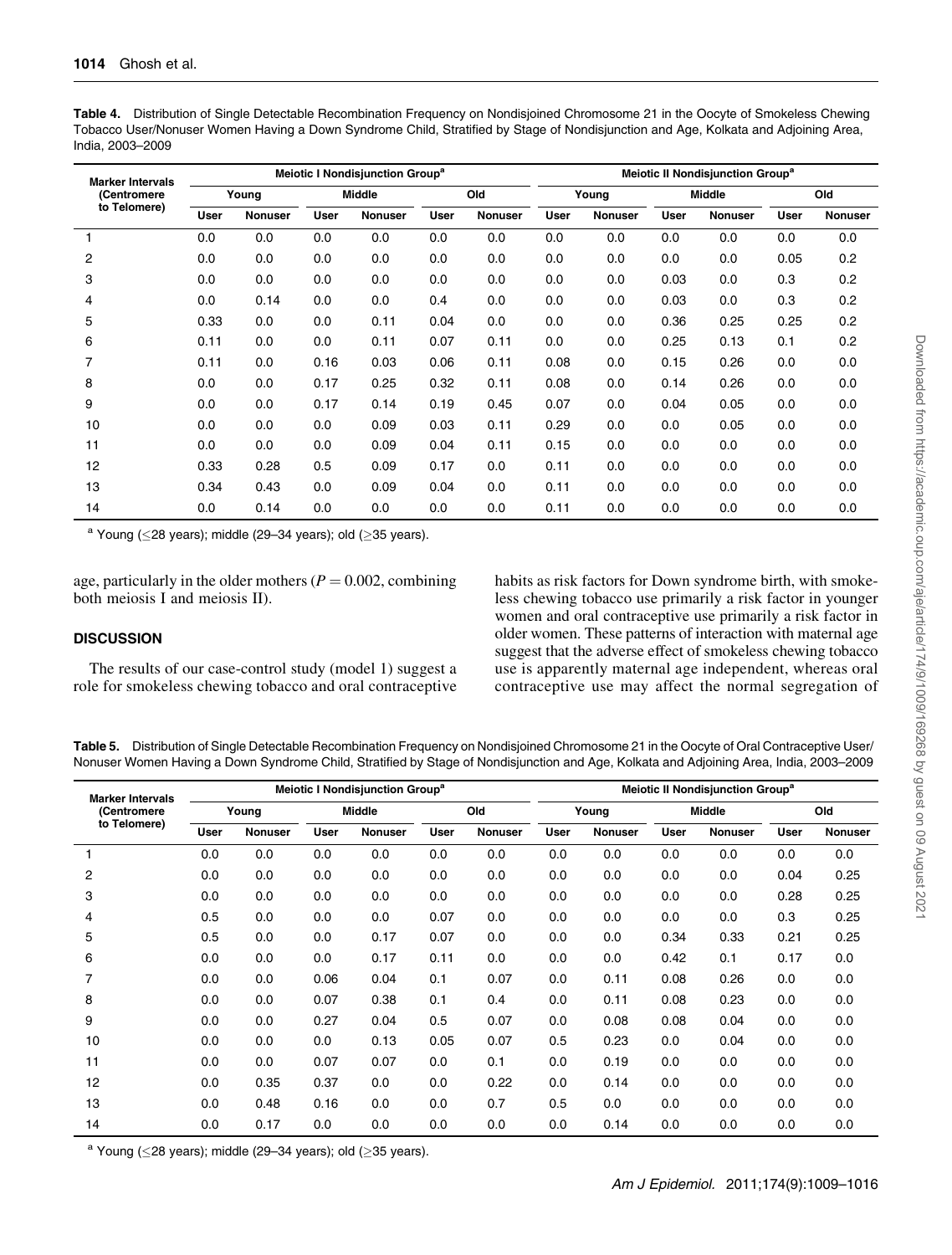chromosomes in an age-dependent fashion. Considering maternal age as predictor, we observed an increasing frequency of oral contraceptive user with advancing maternal age (Table 2) that further confirmed that oral contraceptive use may impart an age-dependent risk for Down syndrome birth. However, our oral contraceptive results are contradictory to what was reported by Martínez-Frías et al. (11). That study suggested a manyfold risk increment of long-term oral contraceptive use among the women of  $\langle 35 \rangle$  years age, which corresponds to our younger and middle age definitions. However, our present analysis exhibits a strong effect in the  $\geq$ 35-year age group. Although difficult to explain, this discrepancy may arise because of differences in the oral contraceptive exposure pattern in these 2 populations. Most of our cases who are oral contraceptive positive used a short-term, irregular dose of pills as they described at the time of interview. The irregular dose of oral contraceptive might exacerbate the adverse effect of natural aging-related hormonal imbalance in the ovary and lead to an increased anomaly in follicles.

In elucidating the possible effect of risk factors on the relative likelihood of the meiotic outcome groups (meiosis I or meiosis II), we did not find any effect of oral contraceptive use once maternal age was controlled for (Web Table 2). We did find smokeless chewing tobacco use to be associated with meiosis II (vs. meiosis I), particularly in younger women (Table 2). This is consistent with our case-control results and again suggests a model in which smokeless chewing tobacco use is a risk factor (especially for meiosis II), independent of maternal age. When we examined the relation between smokeless chewing tobacco and oral contraceptive use and meiotic recombination, we did not find an association between either of the risk factors and the location of recombination (Web Table 4). We did, however, find associations between both the risk factors and the amount of recombination (Web Table 3). Oral contraceptive use was positively correlated with recombination (with no age interaction) (Table 3), suggesting that lack of recombination and oral contraceptive use may be independent risk factors. By contrast, smokeless chewing tobacco use was associated with absence of recombination, with a much larger effect in younger women and a gradual decrease with age (Table 3). One possible explanation for this type of effect might be if smokeless chewing tobacco use actually causes lack of recombination and thus is a risk for younger mothers, and the older mothers have some other age-related risks. This would be consistent with our risk prediction model, which suggests that smokeless chewing tobacco is a maternal age independent risk factor. However, other explanations could also fit the data. The genotoxicity of smokeless chewing tobacco is either maternal or grandmaternal in origin (as grandmothers were also smokeless chewing tobacco positive), and it probably overrides the surveillance system (27) that ensures achiasmate chromosome biorientation and disjunction at the meiotic anaphase (as chiasma formation and recombination occur in the embryonic ovary, but exposure to smokeless chewing tobacco usually occurs much later in the lifetime). Support for this prediction is available in reports of research on the Chinese hamster (28, 29). Importantly, the observation that smokeless chewing tobacco use is not a predictor of chiasma position for meiosis I and meiosis II errors suggests that, regardless of oocyte age and

the amount and location of recombination, it probably affects some molecular components common to meiosis I and meiosis II stages that may be the spindle apparatus. Though again, other mechanisms may also be possible at the molecular level.

Finally, we found a very interesting result in model 5 that suggests that exposure to both smokeless chewing tobacco and oral contraceptives is a risk, which fits with our agedependent risk model. A similar trend was observed by Yang et al. (10) for exposures to both cigarette smoking and oral contraceptives. This observation is very intriguing as smokeless chewing tobacco appears to have an age-independent effect alone. It might be possible that, in the presence of smokeless chewing tobacco, the deleterious effect of oral contraceptives gets exacerbated, particularly in older women for whom other age-related challenges may also be present.

Although caution should be taken not to overinterpret specific details of our results until they are replicated in other populations, we have clearly shown highly statistically significant interactions between both smokeless chewing tobacco and oral contraceptive use and maternal age. Overall, our findings demonstrate that the risk environment in the oocyte for nondisjunction of chromosome 21 is extremely complicated and arises from complex, multidimensional interactions among genetic and environmental predisposing factors.

### ACKNOWLEDGMENTS

Author affiliations: School of Biotechnology and Biological Sciences, West Bengal University of Technology, Kolkata, West Bengal, India (Sujoy Ghosh, Priyanka Ghosh, Pranami Bhaumik, Subrata Kumar Dey); Department of Zoology, Sundarban Hazi Desarat College, Pathankhali, West Bengal, India (Sujoy Ghosh); Departments of Biostatistics and Human Genetics, Graduate School of Public Health, University of Pittsburgh, Pittsburgh, Pennsylvania (Chang-Sook Hong, Eleanor Feingold); and Department of Zoology, Bijoykrishna Girl's College, Howrah, West Bengal, India (Papiya Ghosh).

The work was financially self-supported. Conflict of interest: none declared.

#### REFERENCES

- 1. Sherman SL, Allen EG, Bean L, et al. Epidemiology of Down syndrome. Ment Retard Dev Disab Res Rev. 2007;13(3): 221–227.
- 2. Allen EG, Freeman SB, Druschel C, et al. Maternal age and risk for trisomy 21 assessed by the origin of chromosome nondisjunction: a report from the Atlanta and National Down Syndrome Projects. Hum Genet. 2009;125(1):41–52.
- 3. Ghosh S, Bhaumik P, Ghosh P, et al. Chromosome 21 nondisjunction and Down syndrome birth in an Indian cohort: analysis of incidence and aetiology from family linkage data. Genet Res (Camb). 2010;92(3):189–197.
- 4. Oliver TR, Feingold E, Yu K, et al. New insights into human nondisjunction of chromosome 21 in oocytes [electronic article]. PLoS Genet. 2008;4(3):e1000033. (doi:10.1371/journal.pgen. 1000033).